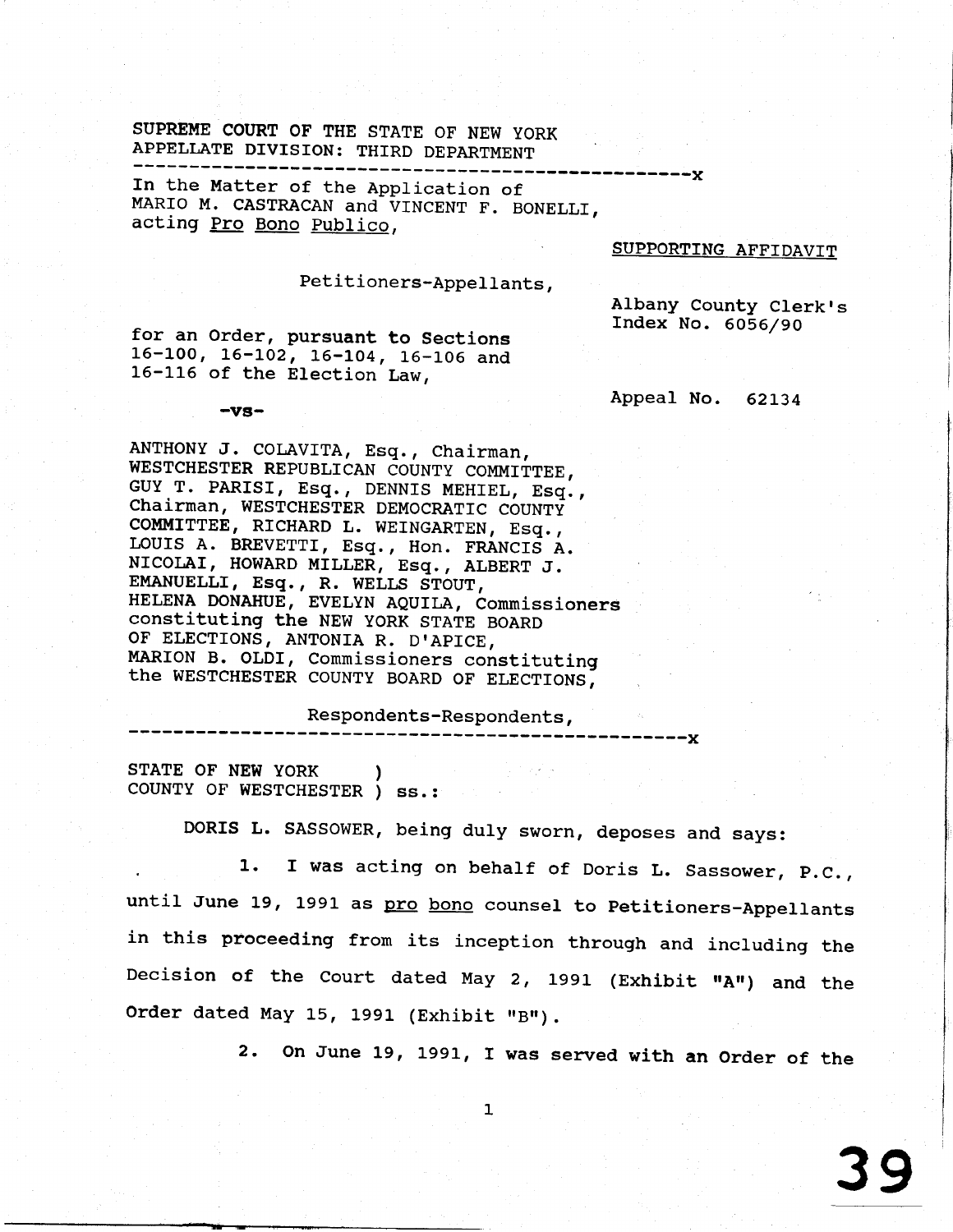Appellate Division, Second Department, dated June 14, 1991, suspending me from the practice of law, without any statement of reasons or findings, as required by law and without any evidentiary hearing having been had. Such suspension order was issued five (5) days after it was announced in the New york Times that my firm would seek to take the case up to the Court of Appeals. I have reason to believe my aforesaid suspension was a direct retaliation for my representation of Appellants in these proceedings and to thwart any further appellate review of this matter seeking to challenge cross-endorsements as a way of electing judicial candidates generally and, in particular, under the Three-Year Deal in question.

3. As a result of the suspension Order, I am no longer acting as counsel to Appellants. Moreover, my firm has signed a Consent to Substitution of attorney so that it is no longer attorney of record.

4. T, therefore, subnit this Affidavit not as attorney of record but as an individual with personal knowledge of material facts, in support of Appellants' motion for reargument and renewal of the appeal herein, and for recusal, or, alternatively, for leave to appeal to the Court of Appeals.

5. At the outset, it must be stated that that Respondents did not give Appellants' notice either by Notice of Appeal or Cross-Appeal or in their "Questions Presented" that they were not accepting Justice Kahn's approach that the technical objections of both sides would not be considered by

 $\overline{2}$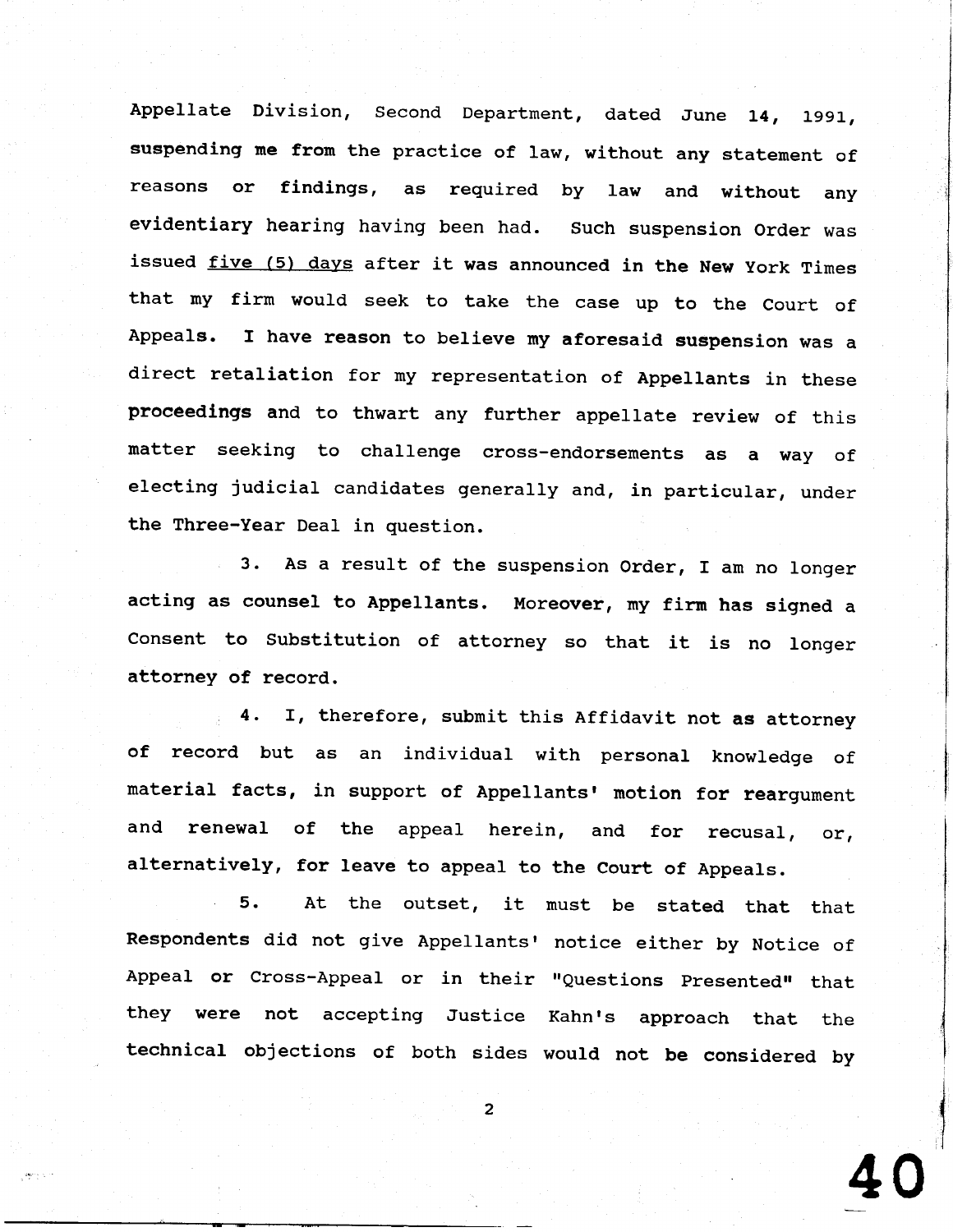this Court. Nor were Appellants given an opportunity by the court to supplement the Record with pertinent facts, when it decided this appeal on Respondents' procedural objections. All of the individual Respondents were in default in the lower court by virtue of their untimely and/or unverified responding papers to Appellants' Order to Show Cause and had no standing to raise their procedural objections until relieved of their default.

6. concerning the non-joinder objection adopted by the court, it should be noted that before this proceeding was commenced, I spoke on several occasions with Thomas Solezzi, Esq., counsel to the New York State Board of Elections, as well as to John Ciampoli, Esq., his Deputy Counsel. They advised me that there was no need to serve the Attorney-General, since it was his standard and eustonary practice to defer his jurisdiction to the public agency involved when it has its own counsel, such as the New York State Board of Elections does. He promised that I would receive a letter confirming such waiver of service by the Attorney General's Office, and further that he would not raise any objection to the omission of service on the Attorney-General.

7. When I thereafter served papers on the Attorney-General in connection with the preference application, since I had not yet received Mr. Ciampoli's promised confirmation, I finally did receive a letter from him dated October 31, 1990, with copies to all counsel, confirming that service upon the Attorney-General was waived and that no further service of papers on the Attorney-General should be made (Exhibit "C").

4 L

3

t1/ V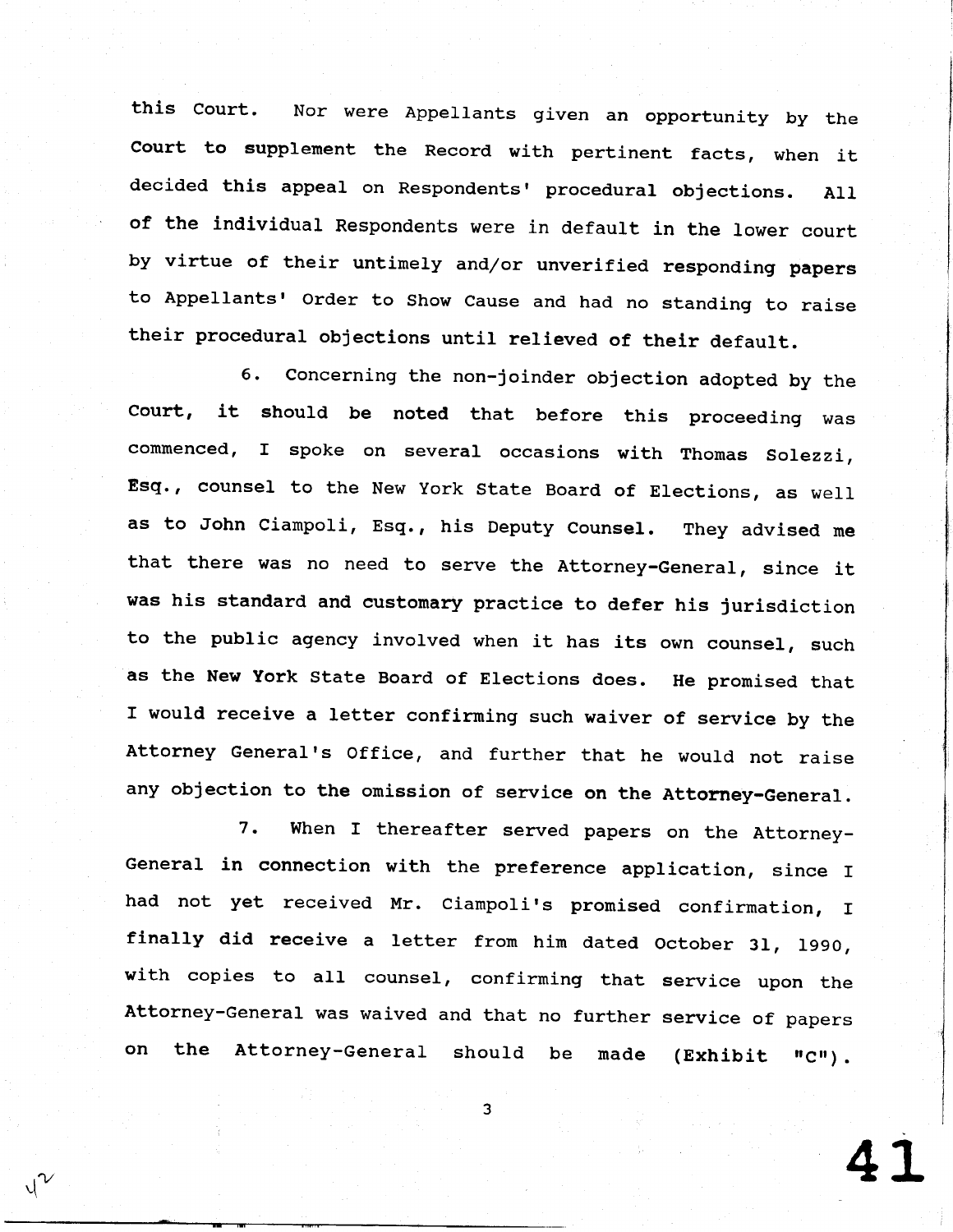Additionally, in accordance with our understanding, Mr. ciampoli never raised any objection based on failure to serve the Attorney-General as a ground of dismissal, either by motion to dismiss or in its filed Answer (R. L27). Under those circumstances, there is no prejudice to Respondents. Nor is it fair or just that this court should dismiss the proceeding as against all the Respondents, when the public agency for whose protection that objection was created, does not object and the Attorney-General himself expressly waived service upon him.

8. On October 15, 1990, I orally argued in support of the Petition herein. Although I had requested a hearing, and was told previous thereto by Justice Kahn's Law Secretary that the judge had cleared his calendar to permit a hearing after argument was had, His Honor did not inform us until after the argument that he had to take a criminal matter at 12 noon, and would not hold the hearing that day. My recollection is that after argunents were presented by all counsel, Justice Kahn further announced that he would not get into a procedural hassle, nor would he rule on ny objection that the individual Respondents were in default nor the Respondents' technical objections, including non-joinder of necessary parties, but that since the case was headed for the Court of Appeals, he would try to accomodate Respondents' urgent demand for a speedy decision by getting to "the heart of the matter" promptly.

As aforementioned, Respondents did not appeal the propriety of Justice Kahn's specifically deciding <u>not</u> to rule on 9 .

 $\mathcal{O}_1$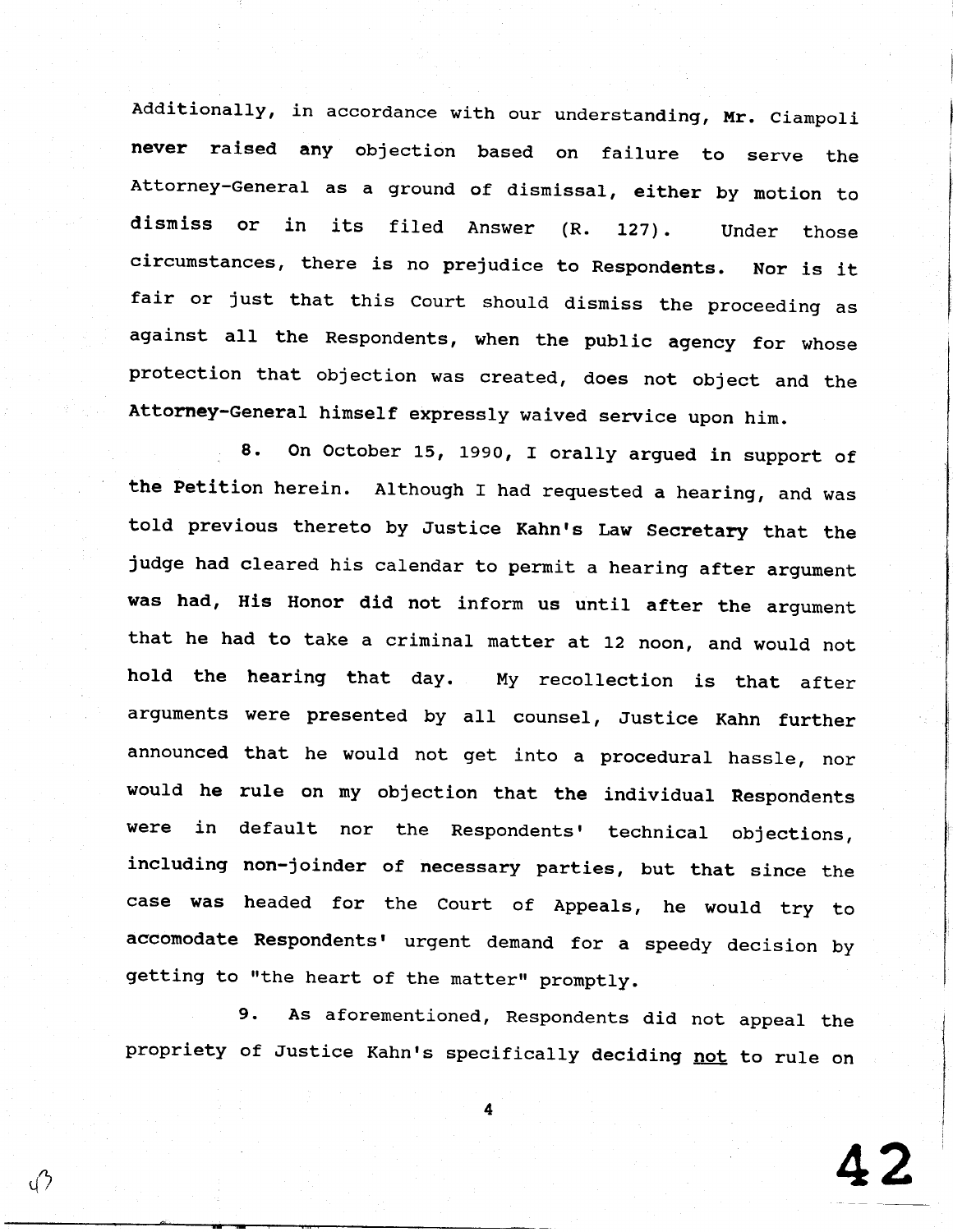Appellants' objection that Respondents' default precluded their raising their procedural objections.

10. With respect to the omitted contested candidates, Joan Lefkowitz and George Roberts, I am annexing hereto a copy of the Affidavit of Service showing service upon both of them of the Specifications of Objections (Exhibit "D"), thereby affording them do and timely notice.

11. In view of the fact that this proceeding was publicized from the outset, there can be no question as to thei actual knowledge and awareness thereof--affording them the opportunity to intervene had they felt they would be inequitab affected by this proceeding.

12. Moreover, as to Respondents, I specifically stated on numerous occasions that I would make no objection to intervention by anyone or their impleading any omitted parties they deemed necessary. No intervention or impleader was ever sought by anyone.

13. As to the instant recusal request based on bias, the record should reflect the fact that on Friday afternoon, March 22, 1991, I telephoned Michael Novak, Clerk of the Court for the Appellate Division, Third Department. I specifically asked hin whether any of the members of the bench assigned to hear the appeal on Monday, March 25, 1991 were thenselves crossendorsed. He stated he did not know the answer to that question. Because of my desire to avoid public embarassment to members of the panel at the time of my argument, I asked him if he would

4 3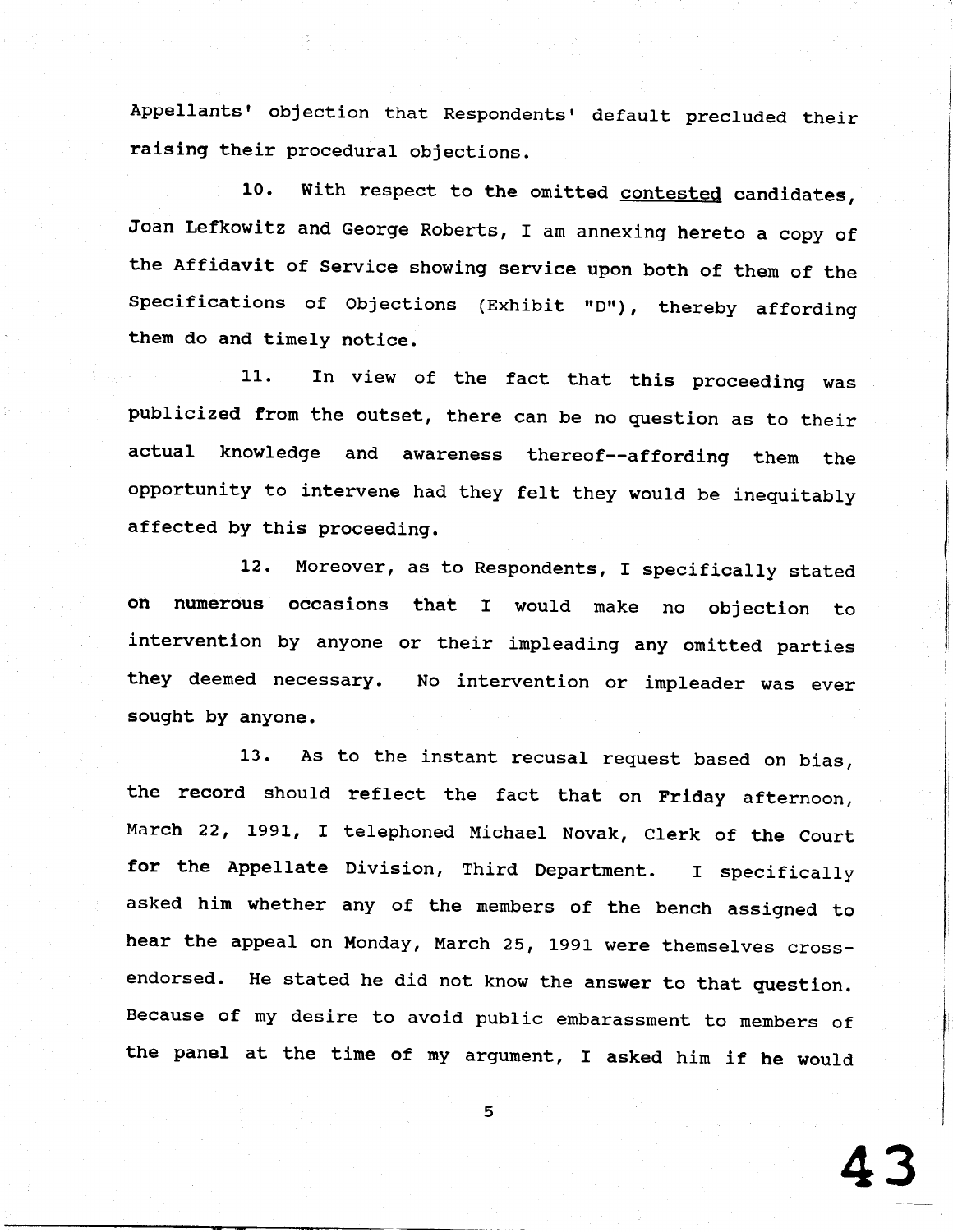ascertain that information for me in advance thereof. He stated he would convey my concern to the Presiding Justice, and I asked him to let me know if the answer was in the affirmative.

14. I did not hear further from Mr. Novak prior to the oral argument on Monday, March 25, 1991, and proceeded to argue the appeal herein, without knowledge of the fact--discovered the day following the May 2, 1991 Decision came down from this Court- -that three out of the five members of the panel hearing argument on the legality of cross-endorsements were themselves crossendorsed. Indeed, the Presiding Judge had been triple crossendorsed--by the Republican, Democratic and Conservative parties. Annexed as Exhibit "E" to these motion papers are copies of the official records of the New York State Board of Elections reflecting the cross-endorsements of the various judges who were involved in this appeal, as well as the denial of Appellants' formal motion for the preference to which they were entitled under the Election Law and the Court's own rules.

L5. There was no disclosure by any nember of the bench hearing such appeal of such information, notwithstanding that, under Canon  $3(C)$  (1) of the Code of Judicial Conduct, "a judge should disqualify himself in a proceeding in which his impartiality might reasonably be questioned".

16. As shown by the annexed 1etters from and to the Clerk of this Court (Exhibits "F" and "G"), it was Presidin Justice Mahoney who decided that the case would not be given the normal and required preference for Election Law cases, and that a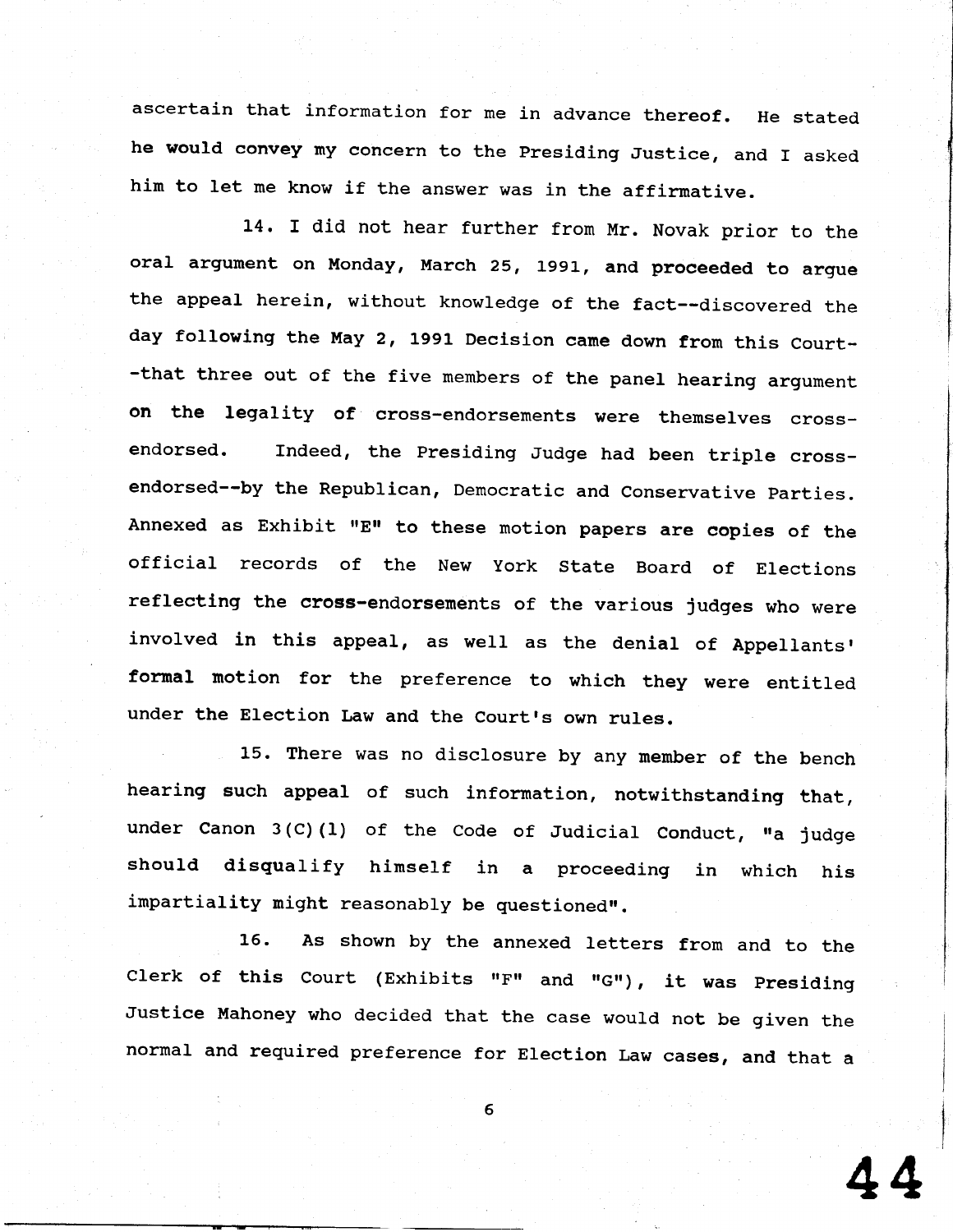formal application for the preference had to be made to the Court.

17. Prior thereto, following Mr. Novack's telephone notification on October 18, 1990, that the oral argument of the appeal scheduled for the next day had been cancelled, without explanation, I had spoken to Justice Casey, the judge on duty that day, to inquire whether he would sign an Order to Show Cause so that the case could be heard before Election Day.

18. Justice Casey stated he would not sign my Order to Show Cause, that a formal motion was not necessary, and that furthermore, I was wasting the Court's time because it was "written in stone" that "no preference" would be granted to this proceeding.

19. Justice casey also sat as a member of the panel which denied the preference application. The records of the New York State Board of Elections showing that of the five judges who denied Appellants' formal preference application, all were themselves cross-endorsed are annexed as "Exhibit "E". Justices Kane and Weiss had been quadruple cross-endorsed by the Republican, Democratic, Conservative, Liberal parties; Justice Casey had been triple cross-endorsed by the Republican, Democratic, Conservative parties; Justice Mikoll had been triple cross-endorsed: Democratic, Liberal, and conservative parties. Justice Mercure had been double cross-endorsed by the Republican and Conservative parties.